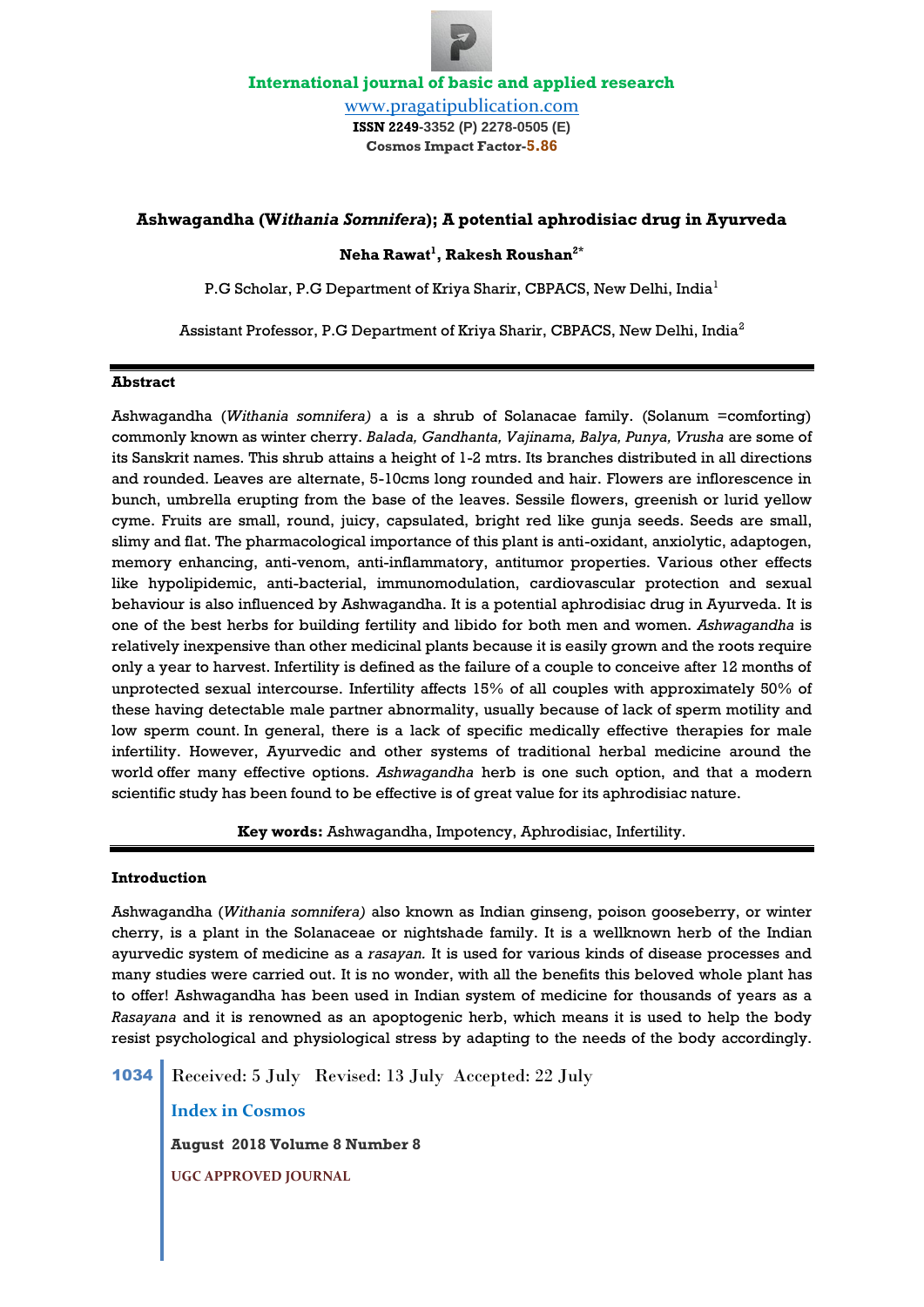[www.pragatipublication.com](http://www.pragatipublication.com/) **ISSN 2249-3352 (P) 2278-0505 (E) Cosmos Impact Factor-5.86**

*Ashwagandha* functions as to tone, revitalize and support bodily functions. It has been valued over time for its dual capacity to energize and calm at the same time. Stress can cause fatigue, often manifesting as "hyper" signs like tension and difficulty napping. By providing a nourishing, yet energizing effect, ashwagandha can support a healthy nervous system. With the use of *ashwagandha*, stress doesn't impact the nervous system with such intensity, and the "hyper" signs of stress and agitation will naturally resolve over time<sup>1</sup>. *Rasayan* is described as herbal and metallic preparations that promotes a youthful state of physical and mental health and expands happiness. *Ashwagandha* holds the most prominent place and is known as *"sattvic rasayan"* herb and it has anti stress effect. The root of *ashwagandha* is regarded as narcotic, diuretic, tonic, aphrodisiac, astringent, stimulant and thermogenic. The root smell like horse *"ashwa"*, that is why it is called *ashwagandha.* It is commonly used for growth and nutritive effect in children, debility from old age, vitiated conditions of Vata, constipation etc. The paste formed when roots of ashwagandha are crushed with water and is applied at joints to reduce the inflammation. It can be locally applied in carbuncles and painful swellings. In snake venom the root of *ashwagandha* in combination with other drugs is prescribed. The leaves are recommended in painful swellings and fever. The flowers are aphrodisiac, astringent, depurative as well as diuretic. The seeds of *ashwagandha* are antihelmentic and used for eyes diseases, it can be combined with astringent and rock salt to remove white spots from the cornea. *Ashwagandharishta* is used in memory loss, syncope, hysteria, anxiety, etc. It also acts as stimulant in males and increases the sperm count. Flowering in ashwagandha occurs in spring and fruits in winter. In rainy season seeds of *Ashwagandha* are to be implanted and in *hemanta ritu* harvesting of *ashwagandha* plant should be done. In these specific seasons the parts of plants collected are said to be best. Male impotency can have many causes, including physiological and psychological ones. However, many if not most cases of functional male impotency are accompanied with low sperm count and low sperm motility**.** Whereas *Ashwagandha* can serve as an aphrodisiac in stimulating libido in both the genders and it builds semen potency as well and considered best as a potential aphrodisiac drug.

# **Ayurvedic description**



1035 Received: 5 July Revised: 13 July Accepted: 22 July **Index in Cosmos August 2018 Volume 8 Number 8 UGC APPROVED JOURNAL**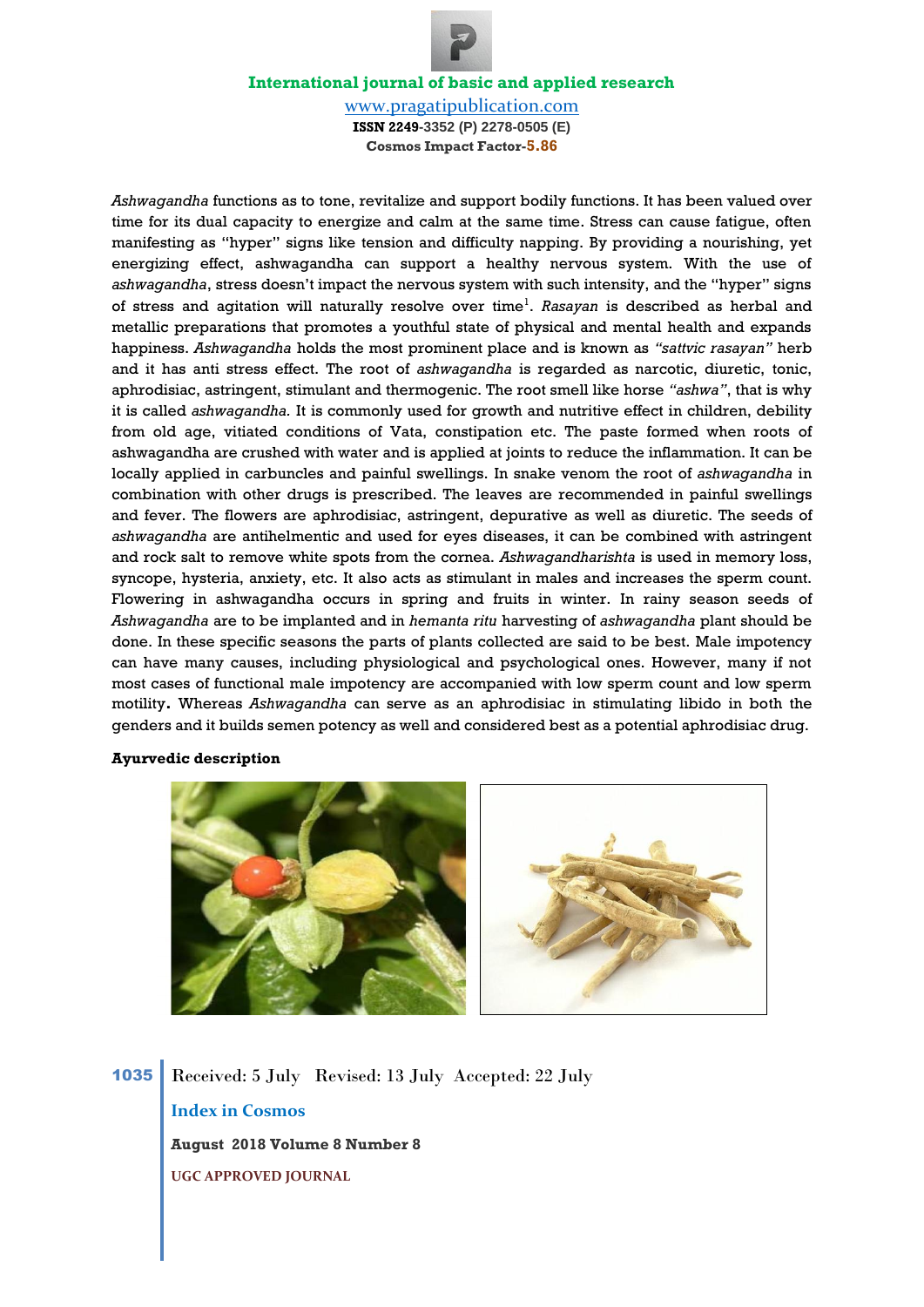

[www.pragatipublication.com](http://www.pragatipublication.com/) **ISSN 2249-3352 (P) 2278-0505 (E) Cosmos Impact Factor-5.86**

**Ashwagandha (***Withania somnifera)*

**Solanaceae Family** 

**Medicinal Qualities:**

| Ras                          | Katu, tikta, kashaya                        |
|------------------------------|---------------------------------------------|
| Guna                         | Snigdha, laghu                              |
| <b>Veerya</b>                | Usna                                        |
| <b>Vipaka</b>                | Katu                                        |
| Prabhava                     | Balances tridoshas, especially kapha and    |
|                              | vata                                        |
| Parts used                   | Roots, leaves and alkali, flowers and seeds |
| <b>Formulations</b>          | Ashwagandhadi lepa, Brahmi vati,            |
|                              | Ashwagandharishta etc.                      |
| <b>Charak classification</b> | Balya, Brihaneeya                           |

# **According to different acharyas**

|                    | Ras            | Guna     | <b>Veerva</b> | <b>Vipaka</b> | Prabhava                |
|--------------------|----------------|----------|---------------|---------------|-------------------------|
| <b>Bhav</b>        | Tikta,         | Snigdha, | Ushna         | Katu          | Balkarak,               |
| Prakash            | <b>Kashaya</b> | Laghu    |               |               | Shukravardhak, Rasayan, |
|                    |                |          |               |               | Vatakaphashamak         |
| <b>Kaidev</b>      | Tikta,         | Snigdha, | Ushna         | Katu          | Rasayan, Pushtikarak,   |
| Nighantu           | <b>Kashaya</b> | Laghu    |               |               | Shukravardhak, Balkarak |
| <b>Dhanvantari</b> | Tikta,         | Snigdha, | Ushna         | Katu          | Vatakaphashamak         |
| Nighantu           | kashaya        | Laghu    |               |               |                         |

## **Phytochemistry:**

Ashwagandha is an important source of many medicinally and pharmacologically important chemicals such as sitoindosides withaferins and various useful alkaloids. The withanolides are the most searched chemical constituent. Withaferin A and 3 b hydroxy 2, dihydrowithanolide F isolated from ashwagandha show promising antitumoral, immunomodulating as well antibacterial and anti-inflammatory properties.

## **Action and Uses Of Ashwagandha:**

## **External Uses:**

1036 Received: 5 July Revised: 13 July Accepted: 22 July

**Index in Cosmos**

**August 2018 Volume 8 Number 8**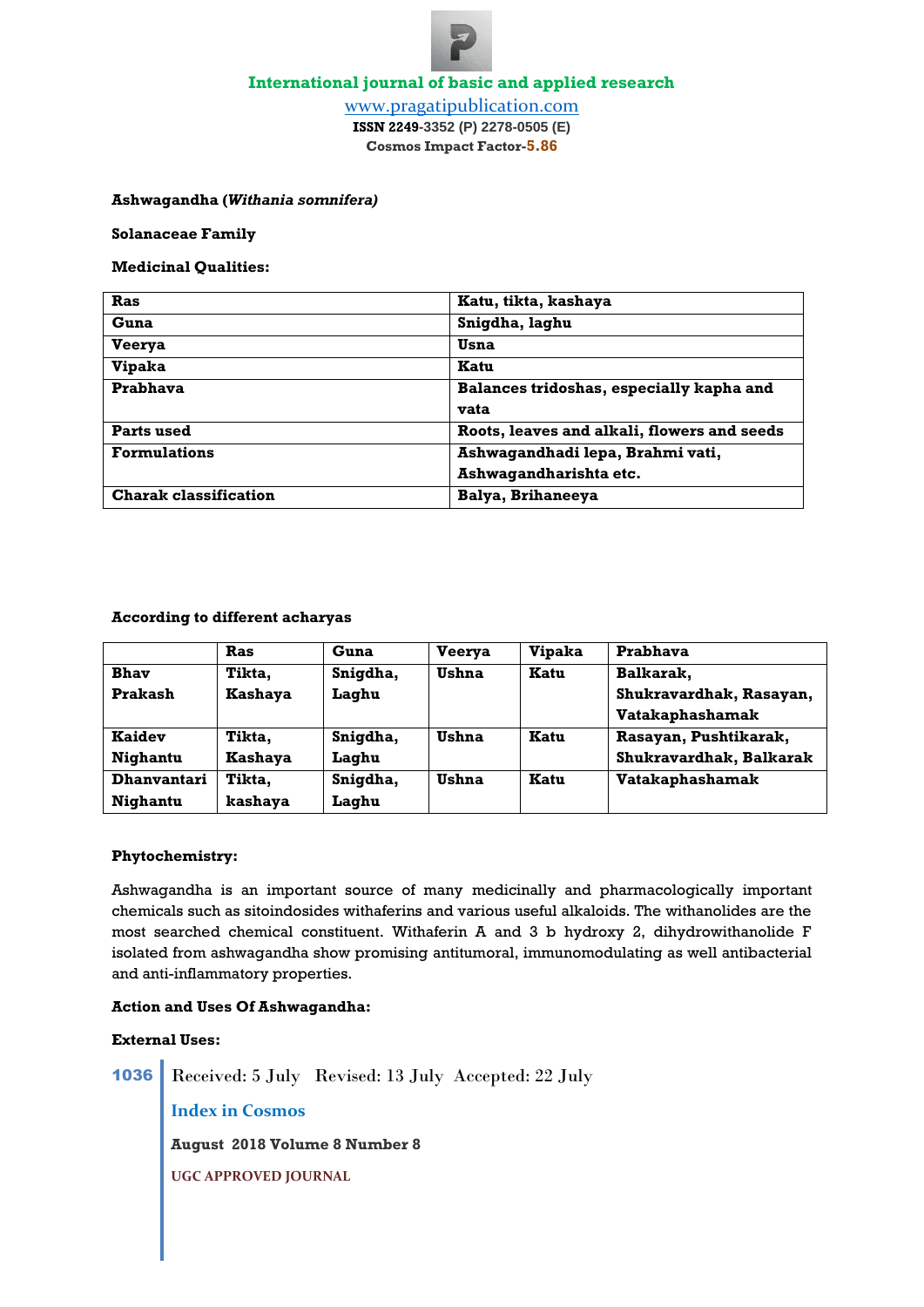[www.pragatipublication.com](http://www.pragatipublication.com/) **ISSN 2249-3352 (P) 2278-0505 (E) Cosmos Impact Factor-5.86**

It reduces oedema and pain, that is why leaves and root paste is applied on enlarged cervical glands or swelling of other glands. In vata diseases and weakness, oil massage is done. The juice of ashwagandha leaves is used as eardrops in ear discharge.

## **Internal Uses:**

| <b>Nervous system</b>      | As it is a sedative and nervine tonic, it helps in atonic nerves, fainting  |
|----------------------------|-----------------------------------------------------------------------------|
|                            | giddiness and insomnia.                                                     |
| <b>Digestive system</b>    | The bark powder is appetizer, carminative and antihelminthic and            |
|                            | hence used in abdominal pain, constipation and worms.                       |
| <b>Circulatory system</b>  | It has an effect on the heart, purifies the blood and reduces oedema.       |
| <b>Respiratory system</b>  | It is an expectorant and has anti-histamic property, due to which it is     |
|                            | useful in cough.                                                            |
|                            | Ashwagandha ash along with ghee and honey is effective in asthma.           |
|                            | If phlegm is thin, it is used in the form of ash or its alkaline extract is |
|                            | used. In cough and asthma decoction of bark should be given in low          |
|                            | dose.                                                                       |
| <b>Reproductive system</b> | Ashwagandha is well known for its aphrodisiac property. It is used in       |
|                            | semen disorders and leucorrhoea caused due to endometritis.                 |
|                            | A mixture of 5gms of ashwagandha powder+ 10gms of ghee+ 250ml               |
|                            | milk+ sugar is a good tonic, nutritious and also aphrodisiac. It            |
|                            | completely cures puerperal backache.                                        |
| <b>Urinary system</b>      | It is a diuretic and so used in oliguria or anurea. It is used to           |
|                            | strengthen medo dhatu.                                                      |
| Skin                       | It is used in vitiligo and other skin diseases, blisters heal when black    |
|                            | ashes of the root are applied on them.                                      |

### **Benefits Of Ashwagandha:**

- Anxiolytic- antidepressant
- Anti-convulsant activity
- Helps in erectile dysfunction
- Anti- oxidant activity
- Effects on cardio-pulmonary system
- Anti-inflammatory properties
- Improves cardiorespiratory endurance
- Anti-cancer property
- Immune function
- Haemopoetic effect

# 1037 Received: 5 July Revised: 13 July Accepted: 22 July

**Index in Cosmos**

**August 2018 Volume 8 Number 8**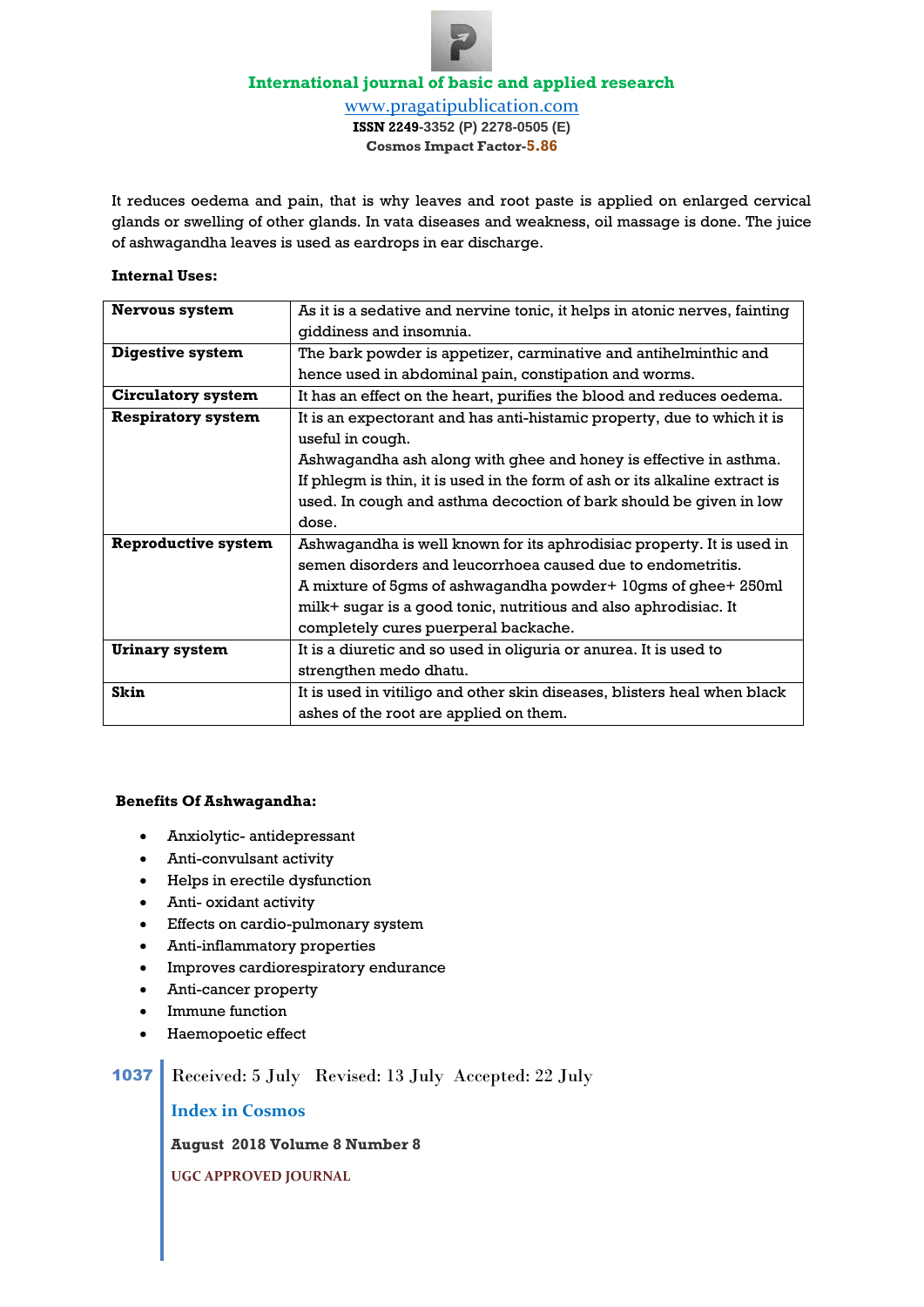

Anti- arthritic effect

## **Pharmacological Activities:**

Ashwagandha has been widely studied for their various Pharmacological activities like antioxidant, anxiolytic, adaptogen, memory enhancing, anti-venom, anti-inflammatory, antitumor properties. Various other effects like immunomodulation, hypolipidemic, anti-bacterial, cardiovascular protection, sexual behaviour is also influenced by Ashwagandha.

# **Mode of Action of Ashwagandha:**

**Aphrodisiac:** Due to the sweetness present in ashwagandha, it helps in nourishment and enhancement of *rasadi dhatus*. Specifically, *mansa* and *shukradhatu. Madhura ras* and *madur vipaka*  helps to increase *shukra* and its *usna virya* helps in *shukra pravartan*. So, *ashwagandha* has best aphrodisiac effect. The *tikta ras* present in *ashwagandha* helps to increase the *dhatvagni* and in formation of *dhatus*. For instant aphrodisiac effect *ashwagandha* should be used with *ksheer, ghee and sharkara*. *Shukra kshaya* leads to *Rajakshama. Ashwagandha* mixed *ghrita* gives the best effect in *rajakshama.* Due to *shukra janan* and *shukra Vardhan* effect of *ashwagandha i*t should be used in *shukra kshaya.*

**Rasayan**: Due to the *Madhur ras* and *snigdha guna* present in *ashwagandha* it helps to increase from *Ras dhatu* to *Shukra dhatu*. *Tikta ras* does *agni deepan karma*. Therefore, *dhatu* gets nourished and enhanced. *Ashwagandha* helps to increase prithvi and *jal mahabhuta Pradhan ansh* present in *dhatu* which results in increase of *mansa dhatu. Mansa dhatu* helps to provide nourishment to body and helps in *brimhan karma*.

**Kasa Shwas:** *Tikta ras* and *usna veerya* helps in *kapha viliyan* and decrease *kapha*. When *kapha viliyan* occurs *prana vayu anuloman* takes place which helps to clear the obstruction of *srotas*. In *kshayaj kasa ashwagandha kwath* mixed with *ksheer* is indicated. In *kaphaj tamak shwas ashwagandhamashi* should be liked with *madhu.*

**Shotha:** *Tikta ras* helps in blood purification and is anti- inflammatory. Hence in blood vitiated disorder and *vataj shota ashwagandha* mixed *ghrita* should be used. It helps in *dhatu kshayajanya shotha.*

### **Scientific Research Based Evidence on Ashwagandha:**

### **Ashwagandha In Erectile Dysfunction (ED)**

Erectile dysfunction is the persistent inability to attain and maintain an erection sufficient to permit satisfactory sexual performance. ED affects physical and psychosocial health and has a significant impact on the quality of life of sufferers and their partners and families. In the National Health and Social Life Survey (NHSLS), the prevalence of sexual dysfunctions (not specific ED) was  $31\%^2$ . In Classical texts, sexual dysfunctions are allocated under the domain of *Klaibya. Susruta* first described the condition called *Manasa Klaibya*, which closely resembles with Psychogenic

1038 Received: 5 July Revised: 13 July Accepted: 22 July

**Index in Cosmos**

**August 2018 Volume 8 Number 8**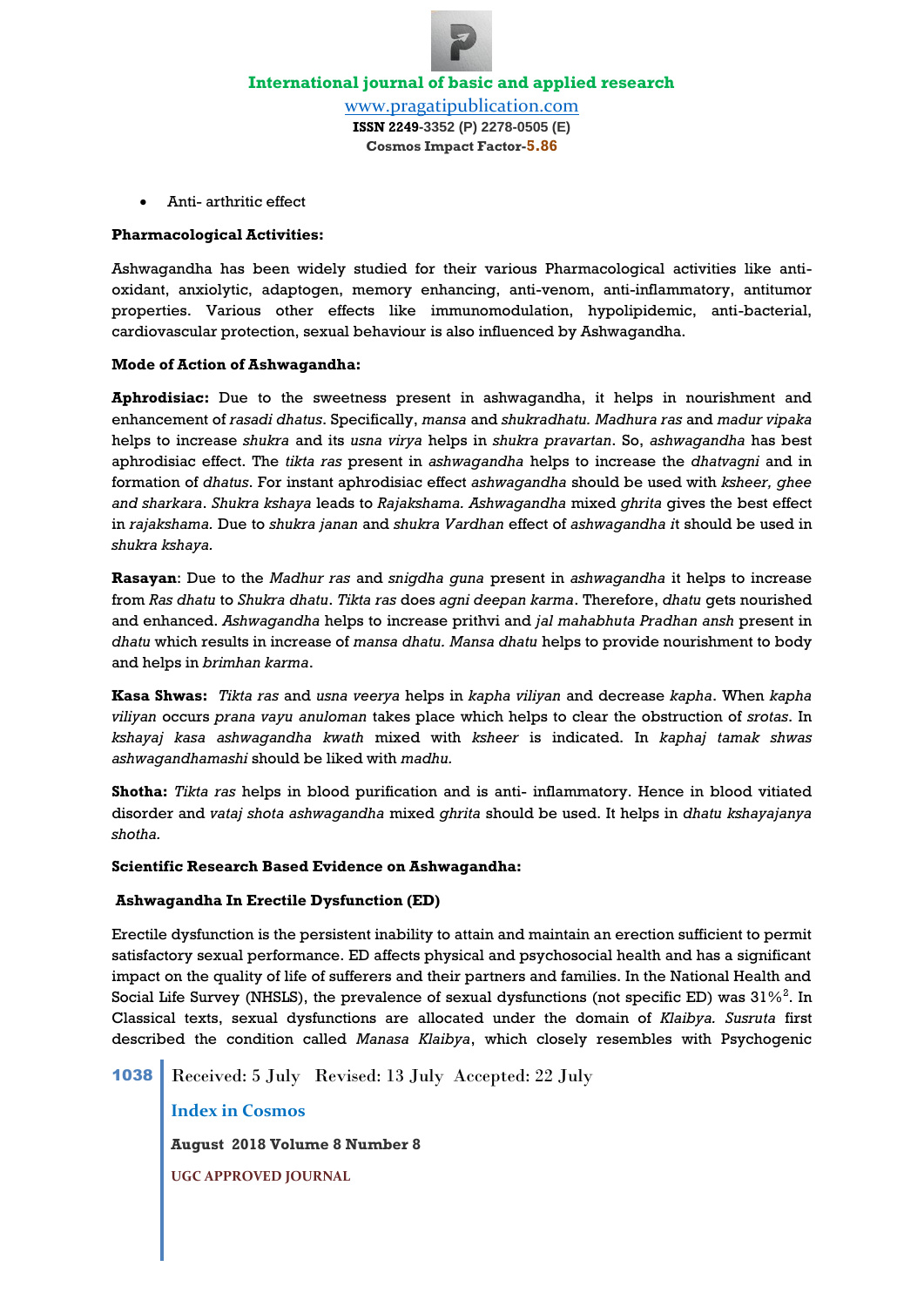[www.pragatipublication.com](http://www.pragatipublication.com/) **ISSN 2249-3352 (P) 2278-0505 (E) Cosmos Impact Factor-5.86**

Erectile Dysfunction and for treating this condition Susruta has given priority to *Hetu Viparyaya Chikitsa* and various *Vajeekarana Yogas*<sup>3</sup> . For treating Psychogenic Erectile Dysfunction, the drug should possess the qualities of *Vajeekarana* and at the same time it should be able to pacify the vitiated *Manasika Doshas*. *Ashwagandha* is widely claimed to have potent sedative, rejuvenative, aphrodisiac, and life-prolonging properties. It is also used as a general energy-enhancing tonic known as *Medharasayana*<sup>4</sup> *.*

# **Anxiolytic – Antidepressent Activity of Ashwadandha:**

Many studies on ashwagandha, its anxiolytic and antidepressent actions of the bioactive glycowithanolides are investigated found to be isolated from ashwagandha roots in rats elicited bylorazepam and imipramine. The investigators support the use of *ashwagandha* as a mood stabilizer in clinical conditions of anxiety in Ayurveda.

# **Ashwagandha In Improving Cardiorespiratory Endurance:**

*Ashwagandha* has been traditionally used as vitalizer helps to promote longevity, helps in improving immunity, improve endurance and stamina and helps in male and female fertility.

A prospective, randomized, and placebo-controlled study was done to evaluate the efficacy of Ashwagandha roots extract in enhancing cardiorespiratory endurance and improving the quality of life (QOL) in 50 healthy male/female athletic adults. As a result of this the QOL scores for all subdomains significantly improved to a greater extent in the Ashwagandha group at 12 weeks compared to placebo (P< 0.05). The findings suggest that Ashwagandha root extract enhances the cardiorespiratory endurance and improves QOL in healthy athletic adults $^5$ .

# **Ashwagandha in Menopausal syndrome**

Menopause is a gradual and natural transitional phase of adjustment between the active and inactive ovarian function and occupies several years of a women's life and involves biological and psychological changes adjustments. Anxiety is one of the prominent features of post-menopausal women because of sudden withdrawal of sex hormone i.e., estrogen and progesterone. Ashwagandha is one of the *Medhya rasayan* but also acts as anxiolytic drug. So it helps to reduce anxiety level in post-menopausal women and hence improve the quality of life. A randomized open clinical trial was done under the direction of Central Council for Research in Ayurvedic Sciences, New Delhi to evaluate the efficacy for *Ashwagandha churna, Ashokarishta* and *Praval pishti* in the management of postmenopausal syndrome and it was concluded that combined treatment of above drugs gives better result in both somatic as well as psychological complaints in women with mild to moderate symptoms of menopausal syndrome $^6.$ 

### **Discussion**

Ashwagandha has a long history in traditional medicines as an aphrodisiac. Modern scientific studies suggest that ashwagandha's amorous reputation may be warranted, and that it may be a natural herbal alternative treatment for loss of libido and erectile dysfunction. In sexual dysfunction Mental stress, anxiety, and depression are all significant factors as well. According to some data, if untreated depression can reduce libido 40-74% of cases, and cause ED in up to 50% of men suffering from depressive conditions. Anxiety disorders were associated with 33% and

1039 Received: 5 July Revised: 13 July Accepted: 22 July

**Index in Cosmos**

**August 2018 Volume 8 Number 8**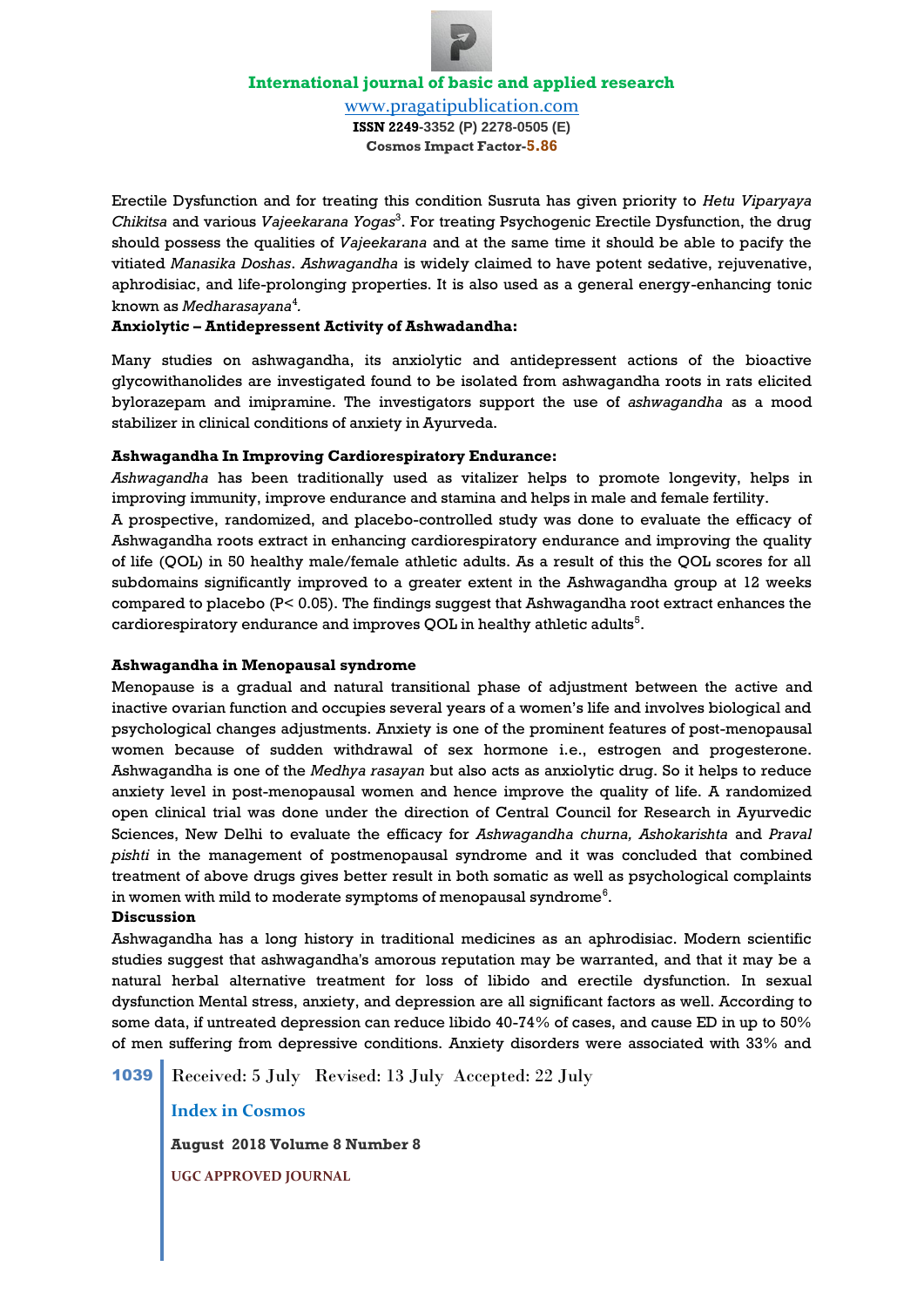[www.pragatipublication.com](http://www.pragatipublication.com/) **ISSN 2249-3352 (P) 2278-0505 (E) Cosmos Impact Factor-5.86**

46% of reduced libido for both men and women, respectively 10% of men suffering from anxiety experienced ED as well<sup>7</sup>. Festosterone is actually found in both men and women—just at lower levels in women. Reduced testosterone levels associated with age or conditions that because hormonal imbalances are associated with loss of libido for both genders and are also linked to erectile dysfunction (ED) in men. Ashwagandha not only deals with testosterone level but also helps in anxiety and depression which ultimately leads to management of erectile dysfunction. Ashwagandha has *shukra janan* and *shukra Vardhan* properties. *Ashwaganha* is not only a potential aphrodisiac drug but also helps in in improving cardiorespiratory endurance and in menopausal syndrome. *Ashwaganda* is best known for its powerful adaptogenic properties, meaning that it helps mind and body adapt better to stress. It provides nourishment to the nerves and helps in improving nerve function which helps to maintain a person to be calm during stressful and threatened situations. It is also good for people who do physical labour or exercise a lot, to help the body adapt to physical stress. *Ashwagandha* is a *Rasayana*, i.e., it acts as an overall tonic which help the one to achieve greater vitality and longevity. It helps to nourish all the bodily tissues i.e., *Dhatus*, including the joints and nerves. It is also a *Medhya Rasayana*, and it enhances *Dhi, Dhriti and Smriti.* Ashwagandha nourishes the Psycho neuro immune response (called PNI) and crucial mind-body connection and it helps to coordinate between the mind and senses, as well, which is essential for good quality sleep. It balances the mind *(Prana Vata)*. It increases the *Ojas* which is the master coordinator between the body and consciousness. Ashwagandha enhances virility and has aphrodisiac properties, especially for men.

# **Conclusion**

Ashwagandha can stimulate production of testosterone and considered the potential aphrodisiac drug in Ayurveda. Studies shown that Ashwagandha is also a proven stress reliever and also effective in treatment of both anxiety and depression and also helps in improving cardiorespiratory endurance, menopausal syndrome and erectile dysfunction.

### **References**

- 1. Pole, Sebastian. *Ayurvedic Medicine: The Principles of Traditional Practice*. Churchill Livingston; 2006. 133-134.
- 2. Hatzimouratidis K, Amar E, Eardley I, Giuliano F, Hatzichristou D, Montorsi F,et al. Guidelines on male sexual dysfunction: Erectile dysfunction and premature ejaculation. Eur Urol 2010;57:804-14.
- 3. Vaidya Yadavji Trikamji Acharya and Narayan Ram Acharya Kavyatirtha. Susruta Samhita of Susruta with Nibandha Sangraha Commentary. Varanasi: Chaukhambha Orientalia; Su.Chi.26/9-10, 2005. p.497
- 4. Irjalili MH, Moyano E, Bonfill M, Cusido RM, Palazon J. Steroidal lactones from Withania somnifera, an Ancient plant for Novel medicine. Molecules 2009;14:2373-93.
- 1040 Received: 5 July Revised: 13 July Accepted: 22 July

**Index in Cosmos**

**August 2018 Volume 8 Number 8**